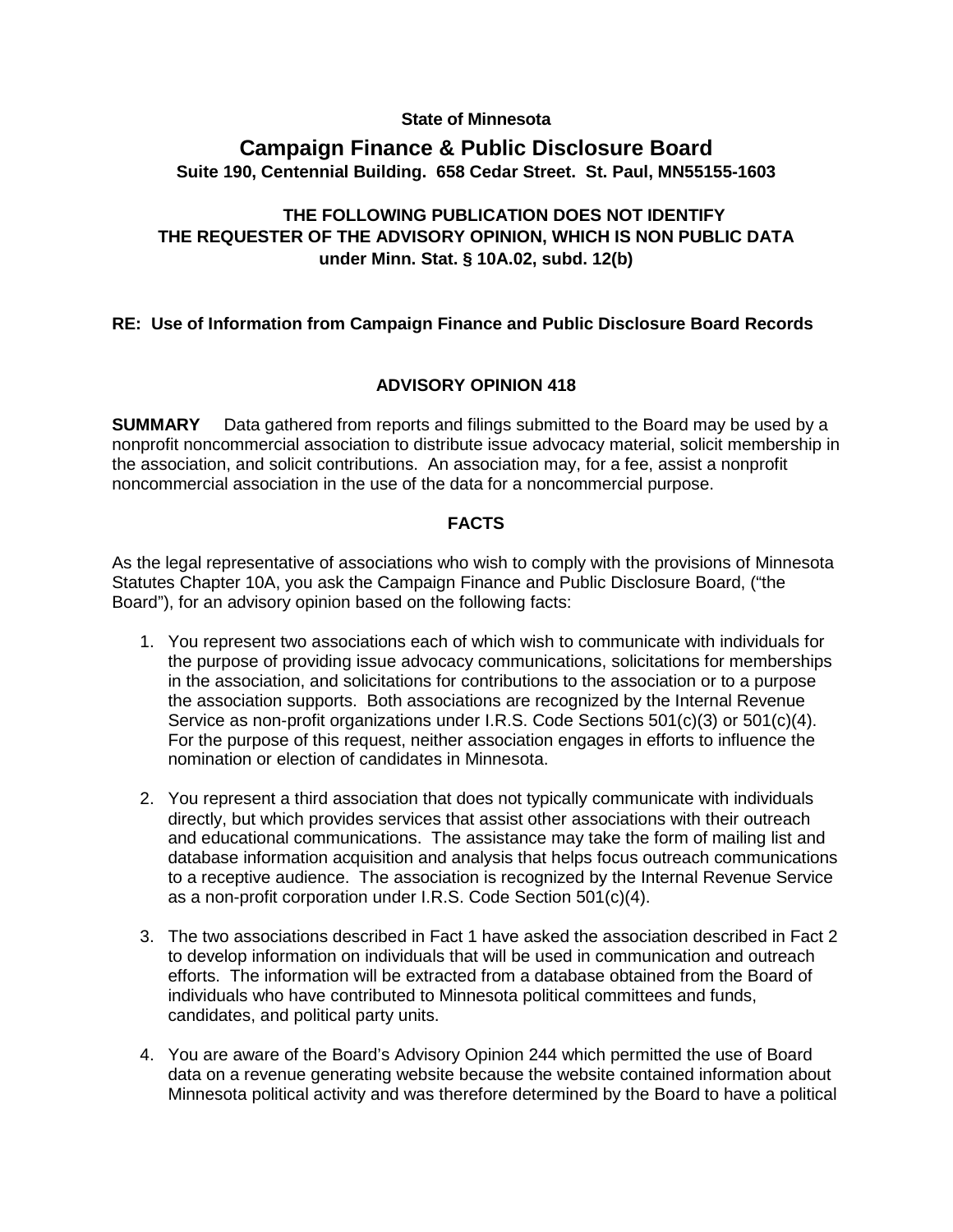purpose. You believe that the type of communications that are listed in Fact 1 should also be viewed as having a political purpose and that the approval of the use of Board data in Advisory Opinion 244 should be extended to the purposes identified in this request.

#### **Introduction**

The requester poses a number of questions and makes several legal arguments regarding the issues raised by the request. However, the issues may be simplified and presented as two questions that will provide both the requester and other similarly situated associations with guidance on the use of data included in reports filed with the Board.

Minnesota Statutes Section 10A.35 prohibits "use" of data filed with the Board when that "use" is for a "commercial purpose." The requester essentially asks the Board to define what constitutes "use" of Board data as contemplated by the statute and, further, to determine when that use is for a "commercial purpose."

#### **Issue One**

What constitutes "use" of data from reports filed with the Board?

#### **Opinion**

The use of data acquired from reports and documents filed with the Board (Board data) is regulated by Minnesota Statutes, section 10A.35. This statute provides:

Information copied from reports and statements filed with the board, other than reports and statements filed by lobbyists and lobbyist principals, may not be sold or used by an individual or association for a commercial purpose. Purposes related to elections, political activities, or law enforcement are not commercial purposes. An individual or association who violates this section is subject to a civil penalty of up to \$1,000. An individual who knowingly violates this section is guilty of a misdemeanor.

Two approaches to the definition of "use" or "used" have been suggested. The first would result in a broad definition of the term. Under that approach, any time Board data is incorporated into a product or a form of information would be "use" of Board data. The second approach would define "use" of Board data more narrowly to mean using the names and addresses of individuals and associations that are contained within Board data for the purpose of contacting those same individuals and associations.

The Board has previously adopted the second approach to the definition of "use" of Board data. In Advisory Opinion 244, the Board permitted publication of Board data on a website for the purpose of informing the public about political contributions made in Minnesota. The website was to be supported by paid advertising and, thus, was a commercial venture. Although the Board did not articulate an analysis of the difference in between using the data to create a product and using the data to contact the subjects of the data, Advisory Opinion 244 implicitly adopted a position that including Board data in a commercial product is not "use" of the data as contemplated by Minnesota Statutes Section 10A.35.

Additional support for interpretation of the word "use" to mean use for the purpose of contacting subjects of the data is provided by the provision of the statute itemizing certain exclusions from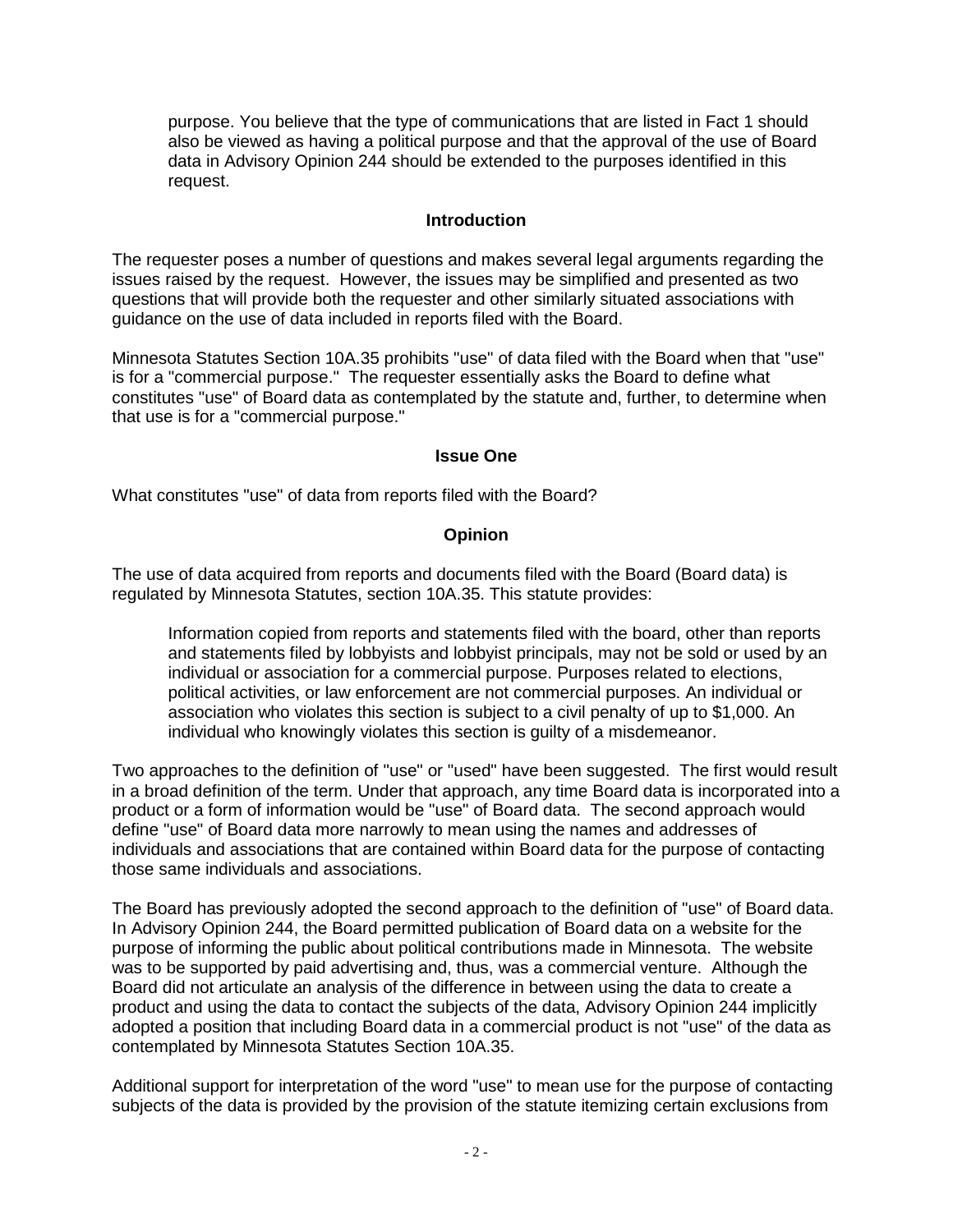the prohibition on use of the data. Each of the exclusions contemplates use of the data to contact the subjects of the data.

The Board reaffirms the guidance on "use" of Board data that was first suggested in Advisory Opinion 244: Board data is "used" within the meaning of Minnesota Statutes Section 10A.35 when the names and addresses that constitute the data are used to contact subjects of the data.

Therefore, an association, including a for-profit association, may filter, improve or implement the use of Board data for a fee. Preparing or assisting in the use of Board data so that it more efficiently or effectively contacts individuals and associations does not change the use of the Board data into a commercial purpose. Similarly, if an association's use of Board data to communicate individuals or associations is not for a commercial purpose it may contract with another association, including a for-profit association, to carry out the communication.

Vendors providing enhanced Board data to associations are advised that the best practice would be for them to notify the end-users of the data of the commercial use prohibition. Use of Board data for a prohibited purpose results in a violation of Minnesota Statutes, section 10A.35, even if the end-user is unaware of the prohibition.

#### **Issue Two**

Are the uses of Board data proposed by the requestor of this opinion for a "commercial purpose" that is prohibited in Minnesota Statues 10A.35?

#### **Opinion**

In Issue One, the Board defined use of Board data as use for the purpose of contacting the subjects of the data. In Issue Two the question becomes the type of communication that may be undertaken when Board data is used to contact individuals and associations. If the communication provided through the use of Board data is for a "commercial purpose" it will exceed the limited use of Board data provided in Minnesota Statutes, section 10A.35.

Chapter 10A does not define "commercial purpose". The word "commercial" appears more than 800 times in other Minnesota statutes not regulated by the Board. In most cases it is not defined. However, Minnesota Statutes Section 325E.26, which regulates telephone solicitations done by automatic dialing devices, is instructive. This statute provides guidance on when such contacts should be considered to be for a commercial purpose. The statute states:

"Commercial telephone solicitation" means any unsolicited call to a residential subscriber when the person initiating the call has not had a prior business or personal relationship with the subscriber, and when the purpose of the call is to solicit the purchase or the consideration of purchase of goods or services by the subscriber. Commercial telephone solicitation does not include calls initiated by organizations listed in Minnesota Statutes 2000, section 290.21, subdivision 3, clauses (a) to (e).

This definition is helpful in two respects. First, it limits commercial solicitation to those solicitations that attempt to solicit a purchase of goods or services. Second, it specifically exempts organizations listed in Minnesota Statutes 2000, section 290.21, subdivision 3, clauses (a) to (e), which are Minnesota's charitable, religious, and similar organizations.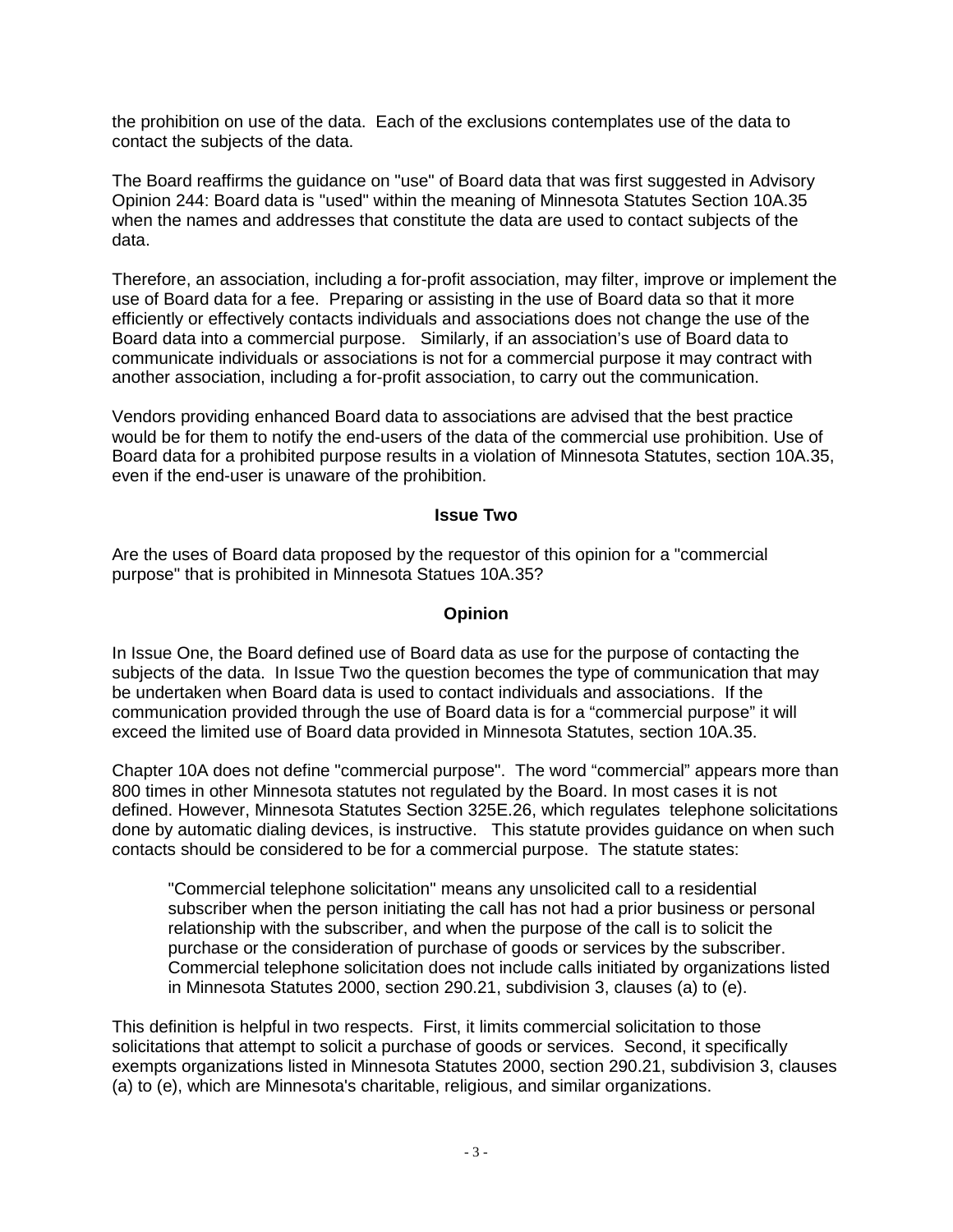As provided in the facts of this opinion, the associations that want to use Board data to contact individuals and associations are nonprofit organizations registered as either a social welfare advocacy organization or as an educational charity under Internal Revenue Service tax code. In this opinion, the Board will limit its guidance to the facts of the request; the associations that will use the data are organized on a nonprofit basis.

This does not mean that any use of Board data by a nonprofit association is permitted. Regardless of the status of the association, the use of Board data for a commercial purpose is prohibited. The requestor describes three reasons why the association may wish to use Board data and asks if any of the reasons are for a commercial purpose. The proposed uses of Board data are; (1) distribution of issue oriented communications, (2) to request contributions to support one or more goals of the association, and (3) to solicit individuals to join as a member of an association. Because the proposed uses of the data are distinct, the Board will evaluate each purpose separately.

## **Distribution of Issue Advocacy Communications**

Typically an association distributes issue advocacy communications to educate the recipients on the specifics of an issue and thereby influence the recipient's opinion on that issue. Educational material is not for a commercial purpose unless a desired outcome of the issue advocacy communication is the recipient purchasing specific goods or services. As long as the issue advocacy communication is not a vehicle to sell goods or services, Board data may be used to facilitate the communication.

## **Request Contributions to Support a Goal of the Association**

Issue advocacy communications commonly include a solicitation of a contribution to support the association's efforts on behalf of the issue. This type of solicitation is functionally no different than the requests for contributions that accompany the candidate, political party, and political committee communications that are specifically excluded from "commercial purpose" in Minnesota Statutes, section 10A.35.

A contribution made in response to a request to support the goal(s) of an association, candidate, political party, or political committee is an expression of support by the contributor. The contribution does not constitute the purchase of any discernible goods or service, therefore requesting a contribution in the circumstances described in this opinion is not for a commercial purpose.

The Board notes that requesting and collecting contributions for a purpose may, in certain circumstances, create a requirement for the association to register and report with the Board. For example, if the contributions are used for the purpose of influencing the actions of public officials, the association may become a principal under Minnesota's lobbying statutes with reporting obligations to the Board. If the purpose supported by the association is the defeat or passage of a constitutional amendment, the association may be governed by the political committee or fund registration and reporting requirements of Chapter 10A.

## **Solicitation of Membership in an Association**

The solicitation to become a member of an association serves as another opportunity for the recipient of the communication to make a contribution in support of the goals of the association. The only real distinction is that membership in an organization creates an ongoing relationship between the individual and the association where a onetime contribution may not.